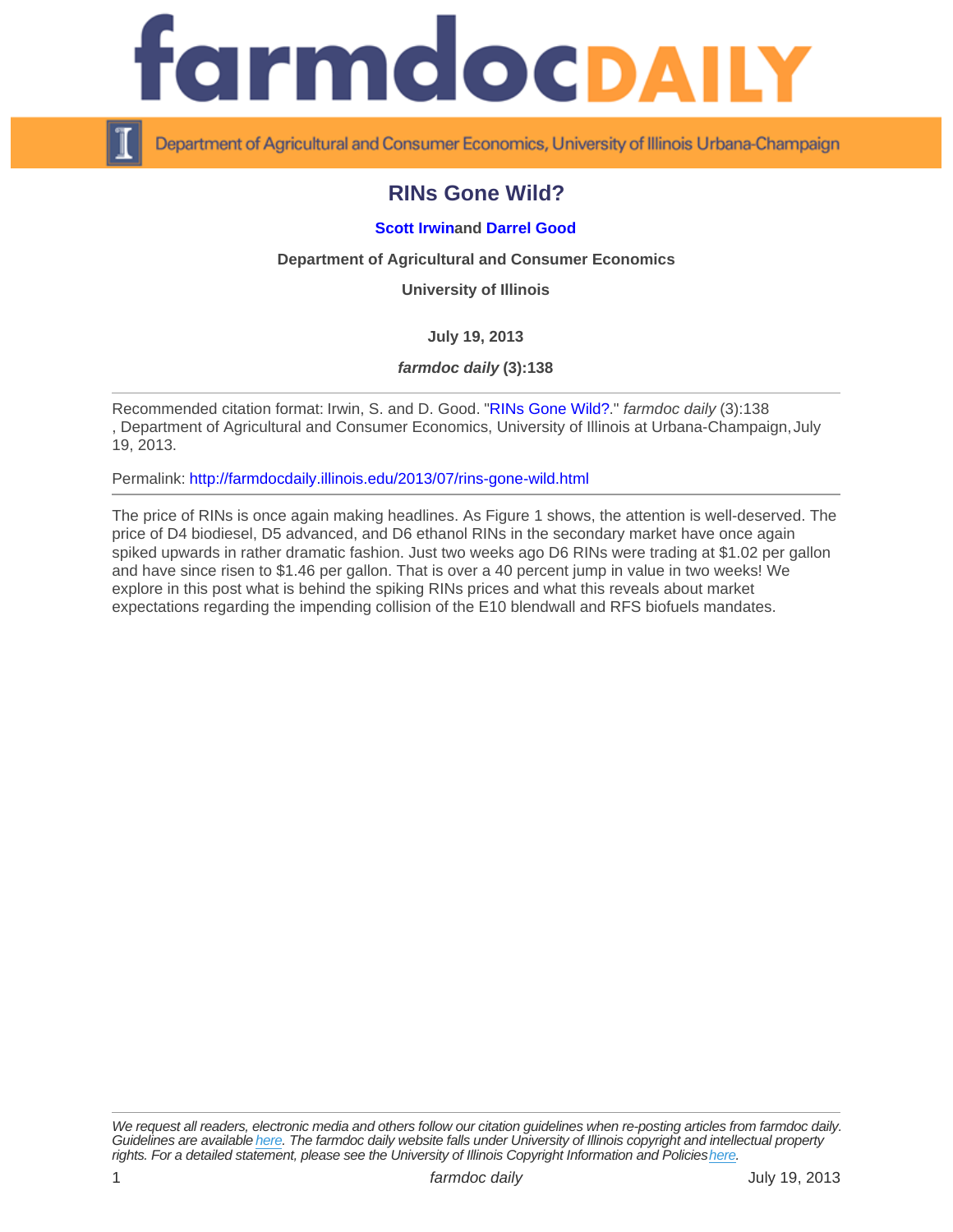We begin by reviewing the analysis found in our April 24, 2013 farmdoc dailypost entitled "Is Speculation [Driving Up the Price of RINs?"](http://farmdocdaily.illinois.edu/2013/04/speculation-driving-up-price-rins.html) Figure 2 (Figure 5 in the earlier post) is the key. It shows a simple model of supply and demand for the U.S. ethanol market. The model has a vertical (perfectly inelastic) segment at 5 billion gallons in order to represent the demand for ethanol as an MTBE oxygenate replacement. It is vertical since non-ethanol alternatives are prohibitively expensive. The demand curve then becomes flat (perfectly elastic) for ethanol prices equal to 110 percent of CBOB prices between 5 and 13 billion gallons. The demand curve becomes vertical again to reflect the E10 blendwall, which is assumed here to be 13 billion gallons. The red vertical lines represent the renewable (ethanol) RFS mandate for 2011 (12.6 billion gallons) and 2013 (13.8 billion gallons). The 2011 RFS mandate does not cause any problems, even though the equilibrium quantity is stuck at the 10 percent blendwall, because the mandate is less than the blendwall. An entirely different situation is presented in 2013. Now the RFS mandate exceeds the 10 percent blendwall quantity of 13 billion gallons. If a stock of D6 or higher-nested RINs is not available to fill in the gap between 13 and 13.8 billion gallons there is no feasible market equilibrium since the RFS requires more gallons to be blended in the motor gasoline pool than is physically possible.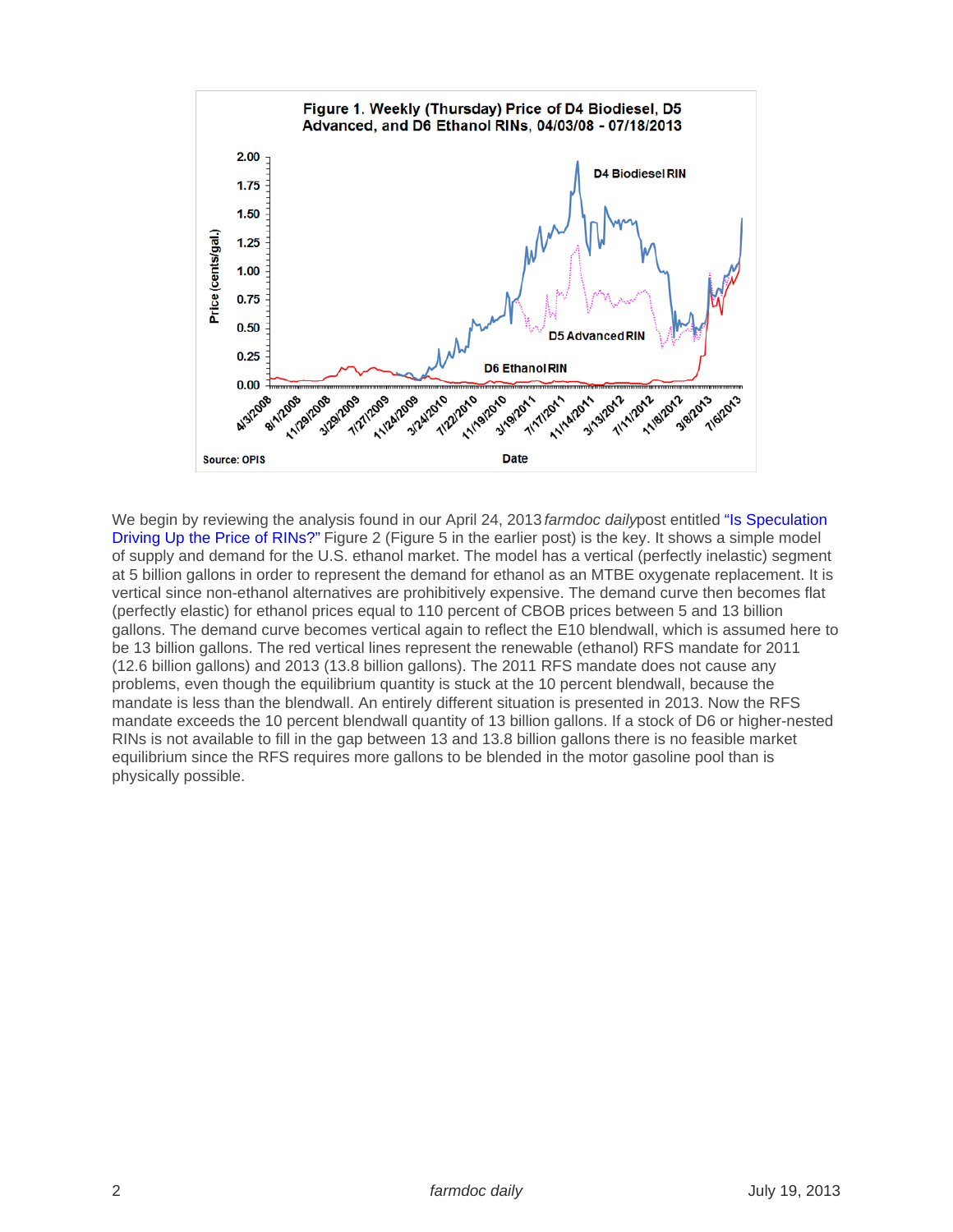The RFS does have some flexibility built into it, in that it is possible to accumulate RINs stocks and higher [nested RINs](http://farmdocdaily.illinois.edu/2012/09/the-nested-structure-of-the-rf.html) can be used to meet lower-nested mandates if no stocks of RINs are available for the lowernested category. If we assume that the stock of D6 ethanol RINs is zero, then compliance for the wedge between 13 and 13.8 billion gallons will simply be transferred to the next higher nested non-ethanol category of the RFS. At the present time biodiesel is the only higher nested non-ethanol type of biofuel that is potentially available in large quantities. So, in this framework the 800 million gallons of the renewable mandate above the E10 blendwall are effectively converted into an additional biodiesel mandate over and above the existing biofuel mandate. The EPA has proposed a 2013 biodiesel mandate of 1.28 billion gallons, which would rise to 1.81 billion gallons in this analysis due to the "extra" biodiesel needed to meet the renewable mandate (1.28 + 800/1.5). Of course, we know that in reality there is a [large stock of D6 ethanol RINs](http://farmdocdaily.illinois.edu/2013/04/update-2012-rin-carryover-controversy.html)that can be drawn upon to meet the renewable gap above the blendwall. The key is that our analysis shows the value of the D6 RINs in this stock should be basically equal to the price of D4 biodiesel RINs since in the absence of the stock of D6 RINs the renewable gap would have to be filled by producing and blending biodiesel. We can also show that as long as biodiesel is the marginally most expensive alternative for fulfilling the advanced RFS mandate that the price of a D5 advanced RIN should also equal the price of a D4 biodiesel RIN.

We noted in in our April 24<sup>th</sup> post that the prediction of this model for the merging of D4, D5, and D6 RINs prices held up rather well. Figure 1 shows that as RINs prices have spiked in the last few weeks the price of the different RIN classes has essentially merged to the same value. The price of D4 and D5 RINs yesterday (July 18) were exactly the same, \$1.465, and the price of D6 RINs was only one cent less at \$1.455. What all this means is that if one wants to understand the reasons for the spiking RINs prices one has to dig into the factors that are driving the price of D4 biodiesel RINs.

In our April 24<sup>th</sup> post we also showed how the price of ethanol RINs was determined under a binding mandate. Figure 3 shows how this works for a binding biodiesel mandate where the mandated quantity is above the market equilibrium quantity. Note that the analysis assumes there is not a biodiesel blend wall analogous to the E10 ethanol blend wall. This is a reasonable assumption given the relatively low blends of biodiesel currently in use. So, in order to get this higher than equilibrium quantity produced, biodiesel producers must be paid a price that is higher (Ps) than the market equilibrium price (P). Likewise, diesel consumers will only consume this higher quantity at a price lower (Pd) than the market equilibrium price (P ). From the perspective of a diesel blender, there is now a wedge between the price they pay biodiesel producers and the price they charge consumers for the biodiesel implicitly in diesel blends. This wedge,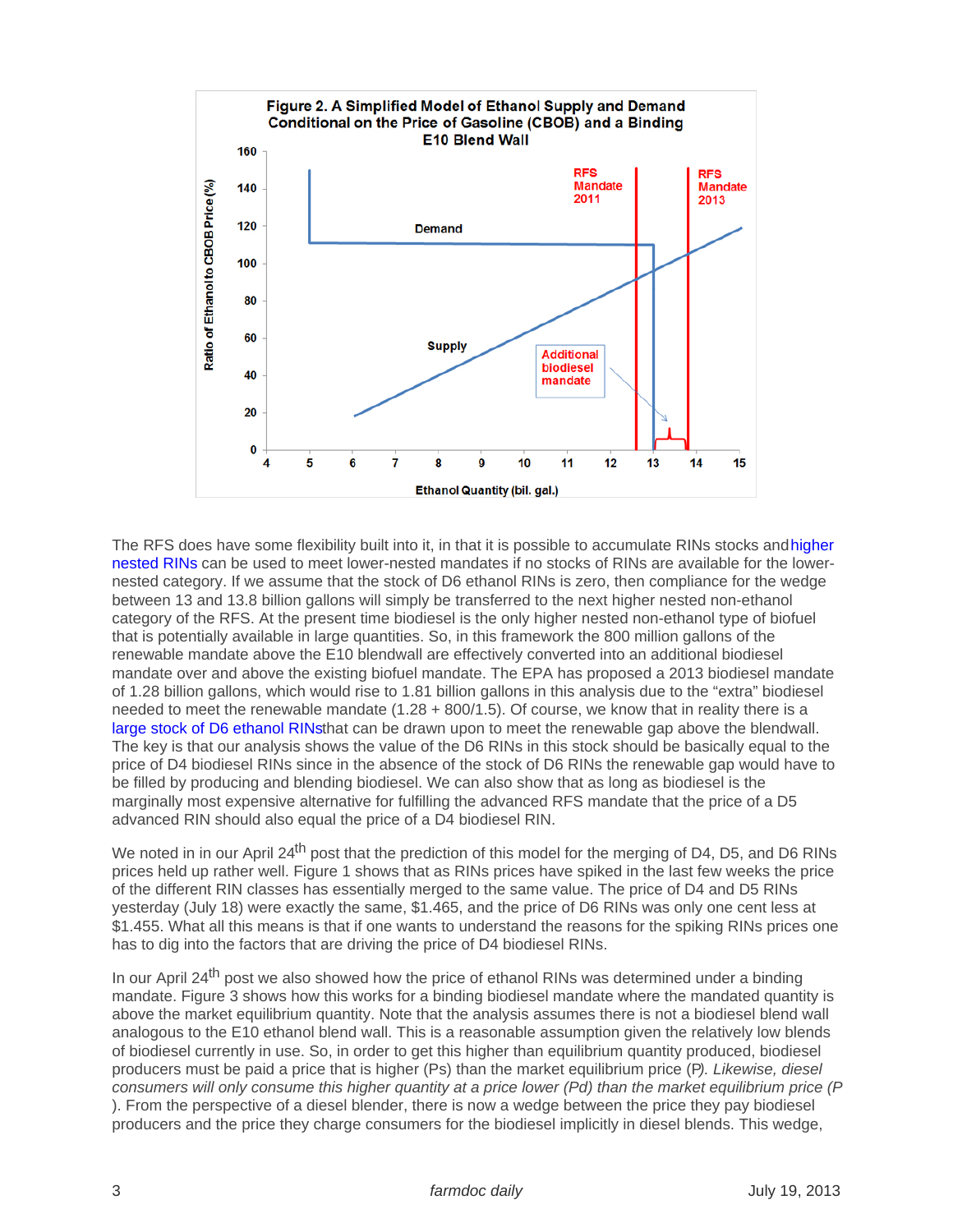or loss, is exactly equal to the price of a D4 biodiesel RIN. In this framework, blenders are indifferent to physical blending of biodiesel with diesel at a loss of Ps minus Pd per gallon of biodiesel or paying the same value for a RIN in the secondary market.



The model in Figure 3 indicates that D4 biodiesel RINs prices should correspond closely with blending margins for biodiesel. Figure 4 shows the biodiesel blending margin at the wholesale level in Chicago and D4 RINs price from April 3, 2008 through July 18, 2013. The D4 RINs prices available from OPIS begin on September 3, 2009. The biodiesel blending margin is normally computed as the price of ultra-low sulfur diesel minus the price of biodiesel plus the \$1 biodiesel blenders' tax credit when it is in effect. Here, we multiply the margin by -1 to facilitate comparison to the market price of D4 RINs. As expected there is a general correspondence between the movements of biodiesel blending margins and the D4 RINs prices. There are several reasons why the correspondence is not exact. First, the on and off nature of the blenders' tax credit and expectations about the retroactive application of the credit complicates D4 RINs valuation. Second, the RINS market has to not only reflect current blending margins but also expectations for blending margins in the future. Third, there have been considerable problems with fraud in the D4 RINs market and this surely has affected prices at times. Despite these complications the overall message from Figure 4 is clear—biodiesel blending margins are the major determinant of D4 RINs prices. This is especially revealing as we consider the recent spike in D4 prices. Basically, D4 prices have closely tracked the rise in biodiesel blending margins. For example, the blending margin for biodiesel was \$1.35 per gallon (after multiplying by -1) on July 18th and, as we noted above, the D4 RINs price on the same date was \$1.465.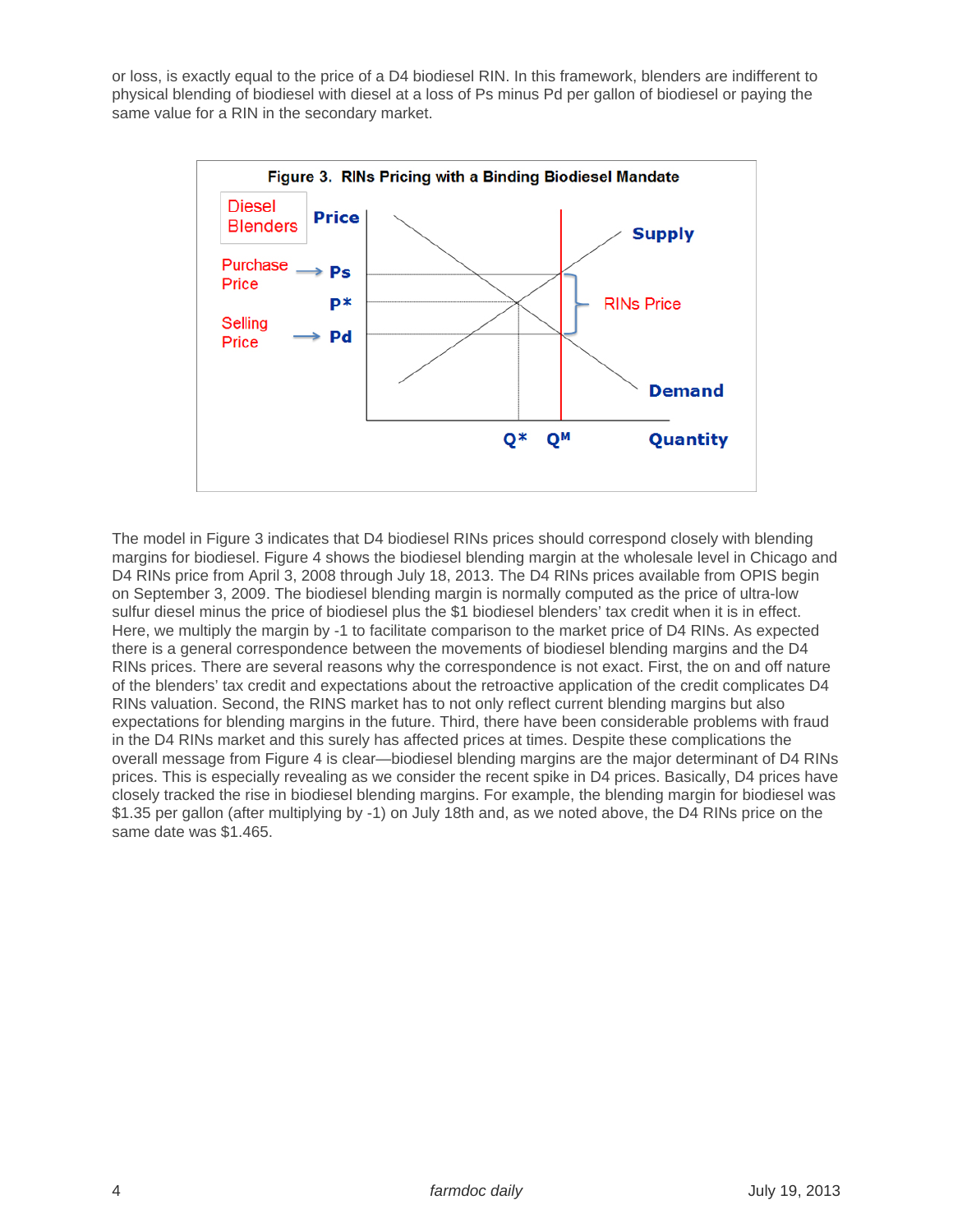

The next obvious question is what is behind the rapidly changing biodiesel blending margins in recent weeks? Figure 5 shows the wholesale price of biodiesel and ultra low sulphur diesel (ULSD) at Chicago from April 3, 2008 through July 18, 2013 and it reveals the answer to the question. Biodiesel prices have been on a tear since the beginning of the year, with prices increasing from about \$4 per gallon to as high as \$5.30 per gallon in recent days. This has occurred at the same time that diesel prices have essentially remained flat, which means that the wedge between biodiesel and diesel prices has increased sharply since the first of the year. This has in turn been the driving force behind the increase in D4 biodiesel RINs prices.